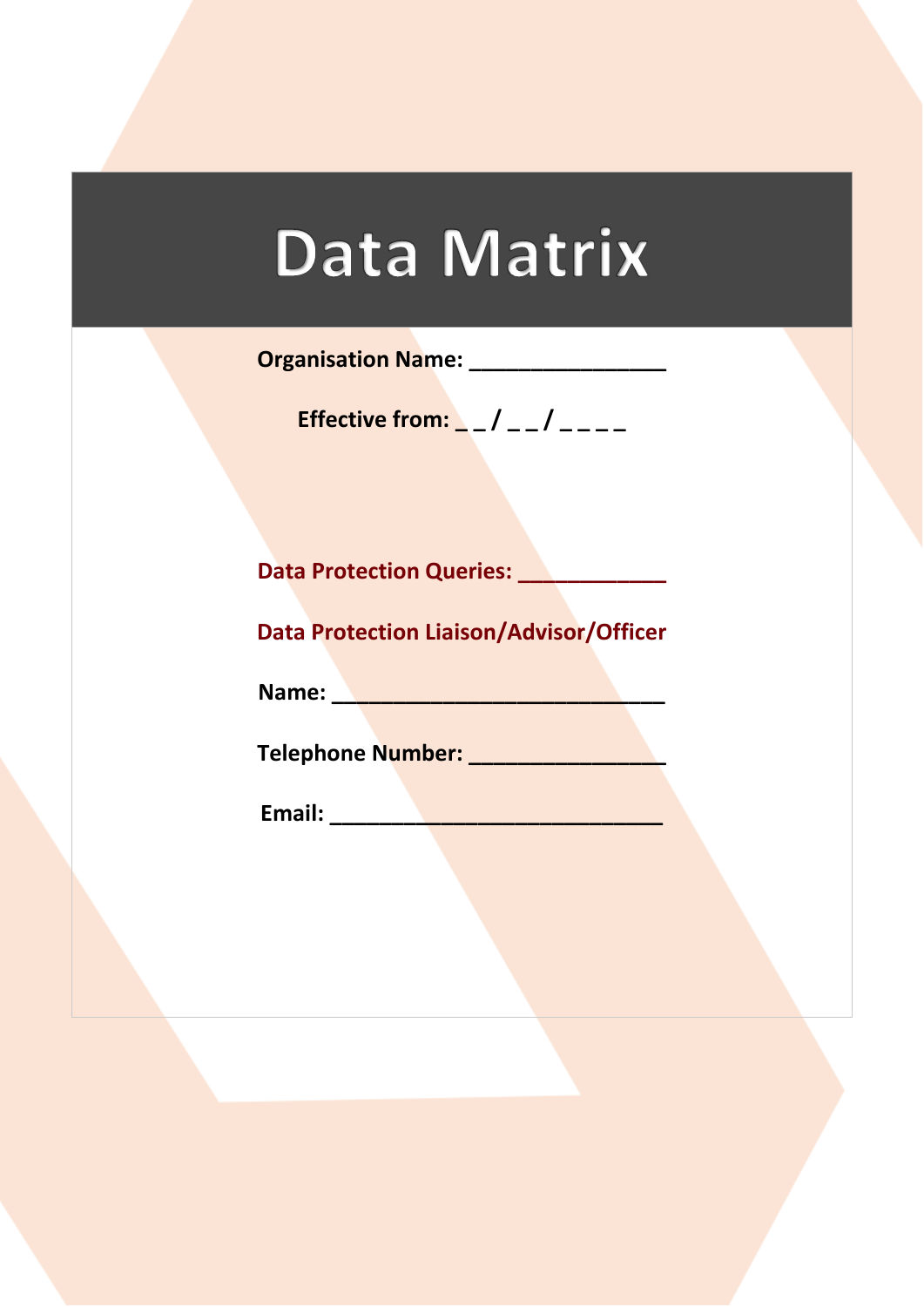| <b>Table of Contents</b> |                                  | Page |
|--------------------------|----------------------------------|------|
|                          |                                  |      |
| Data Category:           | <b>Beneficiary Data</b>          | 3    |
| Data Category:           | <b>Customer/Client Data</b>      | 3    |
| Data Category:           | <b>Marketing Database</b>        | 3    |
| Data Category:           | <b>Employee Recruitment Data</b> | 3    |
| Data Category:           | <b>Current Employee Data</b>     | 3    |
| Data Category:           | Retired Employee Data            | 3    |
| Data Category:           | <b>Building Security Data</b>    | 3    |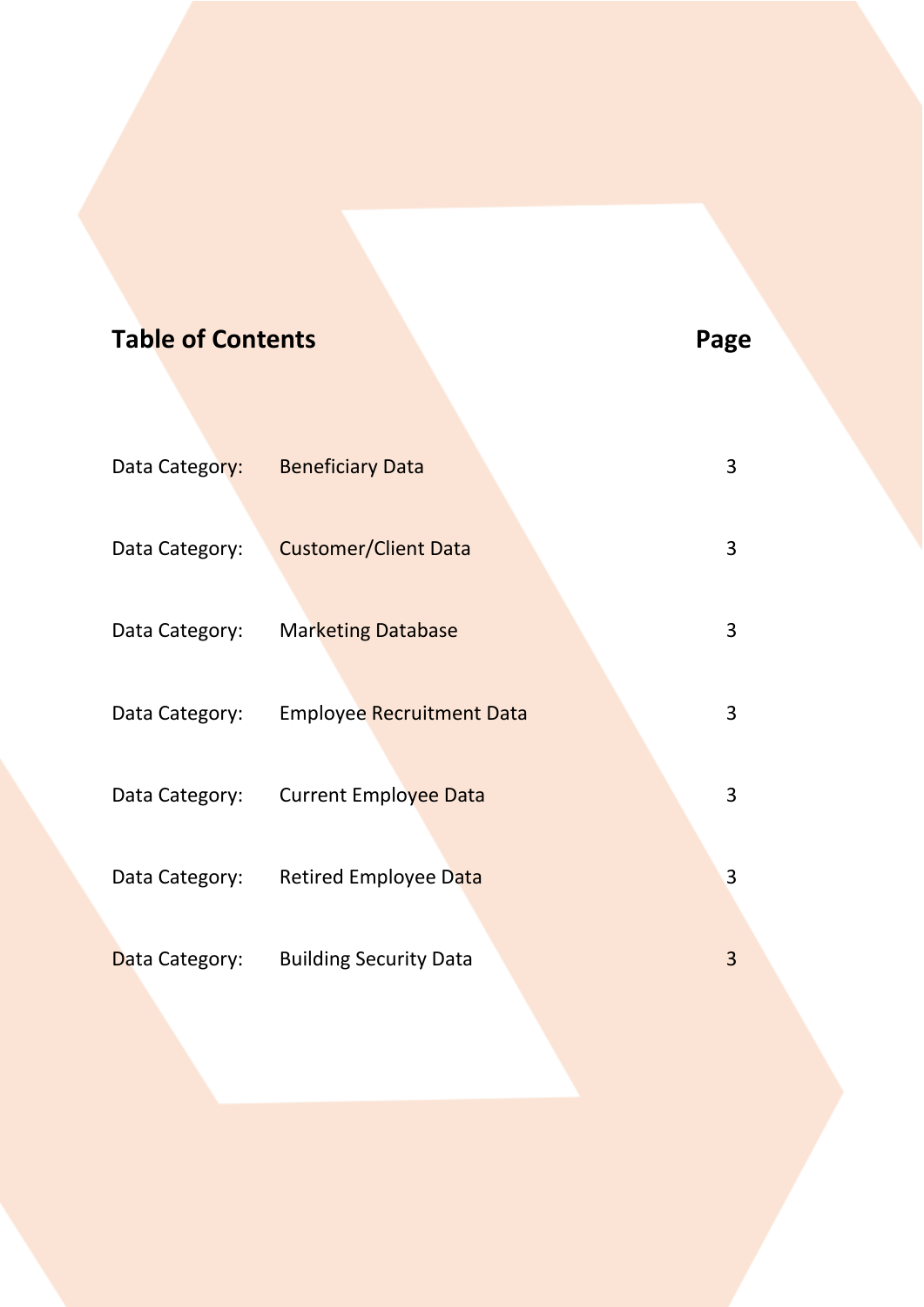| <b>Data Category:</b>                                                                                                          |  |
|--------------------------------------------------------------------------------------------------------------------------------|--|
| Type of personal data<br>collected and data subjects                                                                           |  |
| Source of personal data<br>collected                                                                                           |  |
| <b>Purpose for which personal</b><br>data is collected                                                                         |  |
| <b>Legal basis for processing</b><br>the data and Data Retention<br>period:                                                    |  |
| If data subject consent is<br>the basis for processing,<br>how is consent obtained?                                            |  |
| <b>Methods used to process</b><br>personal data and to delete<br>data                                                          |  |
| <b>Location where personal</b><br>data is stored or held, and<br>security and procedural<br>measures used to safeguard<br>data |  |
| <b>Personnel who may access</b><br>this data (access level):                                                                   |  |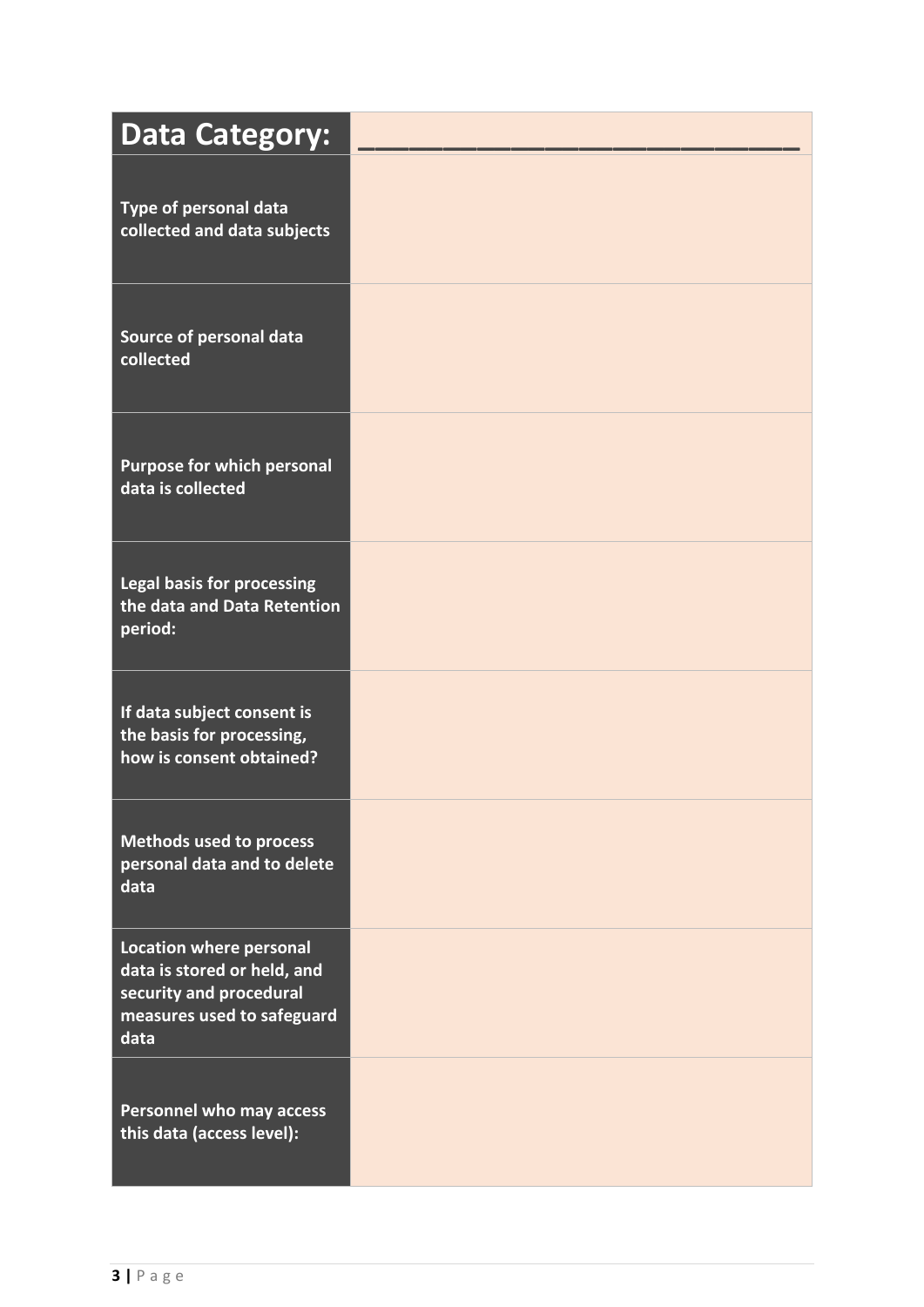| Is data shared with third-parties, data processors or data controllers?                               |
|-------------------------------------------------------------------------------------------------------|
| Yes<br><b>No</b>                                                                                      |
| If Yes, with whom is the data shared and for what reasons?                                            |
|                                                                                                       |
| Nature of written agreements in place with third-parties, data processors and/or data controllers:    |
|                                                                                                       |
|                                                                                                       |
|                                                                                                       |
| Are any special categories of personal data processed?                                                |
| <b>No</b><br>Yes                                                                                      |
| If Yes, what type of data is processed and what is the legal basis for processing this personal data? |
|                                                                                                       |
|                                                                                                       |
|                                                                                                       |
| <b>Additional Notes:</b>                                                                              |
|                                                                                                       |
|                                                                                                       |
|                                                                                                       |
|                                                                                                       |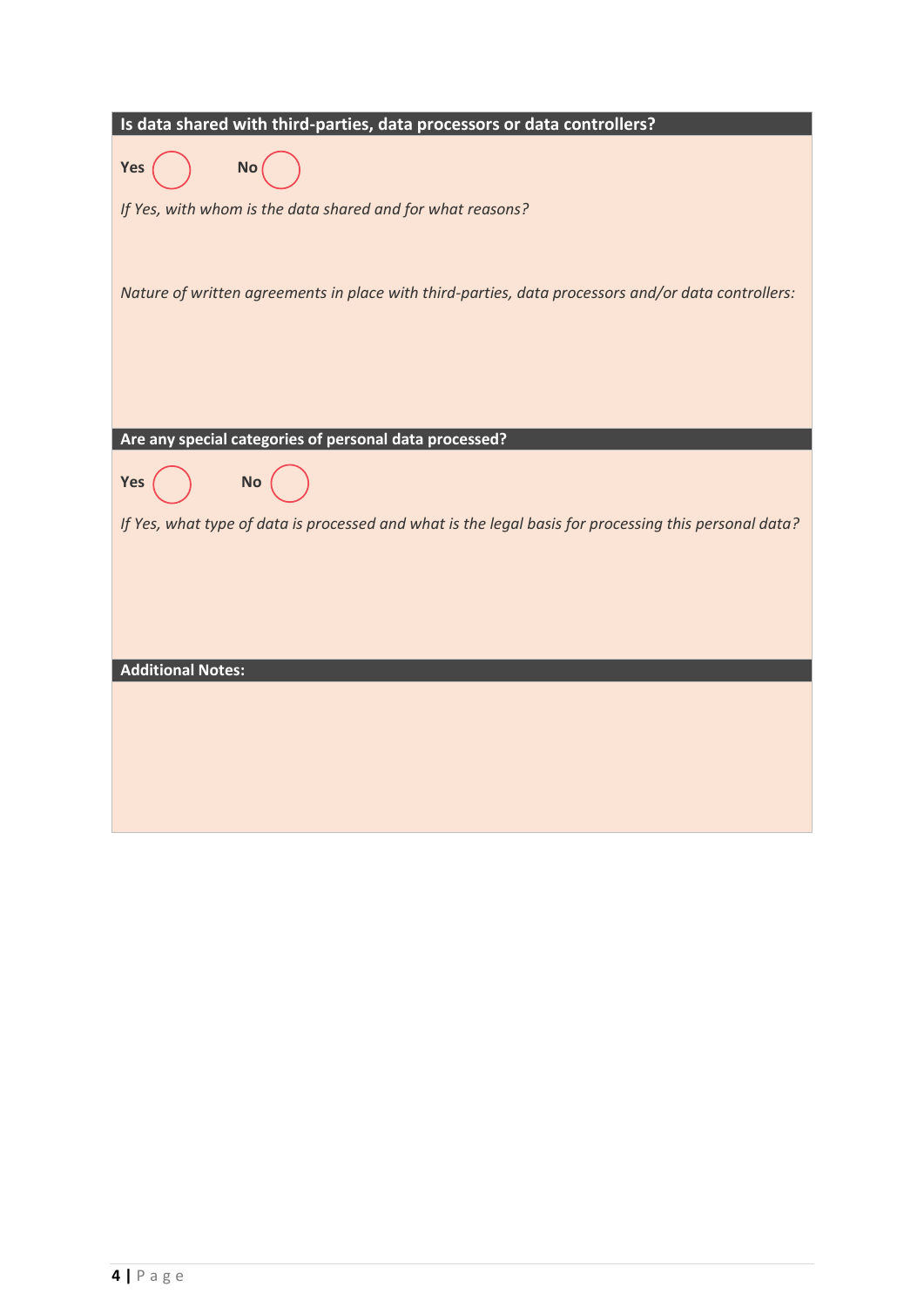| <b>Data Category:</b>                                                                                                          |  |
|--------------------------------------------------------------------------------------------------------------------------------|--|
| Type of personal data<br>collected and data subjects                                                                           |  |
| Source of personal data<br>collected                                                                                           |  |
| <b>Purpose for which personal</b><br>data is collected                                                                         |  |
| <b>Legal basis for processing</b><br>the data and Data Retention<br>period:                                                    |  |
| If data subject consent is<br>the basis for processing,<br>how is consent obtained?                                            |  |
| <b>Methods used to process</b><br>personal data and to delete<br>data                                                          |  |
| <b>Location where personal</b><br>data is stored or held, and<br>security and procedural<br>measures used to safeguard<br>data |  |
| Personnel who may access<br>this data (access level):                                                                          |  |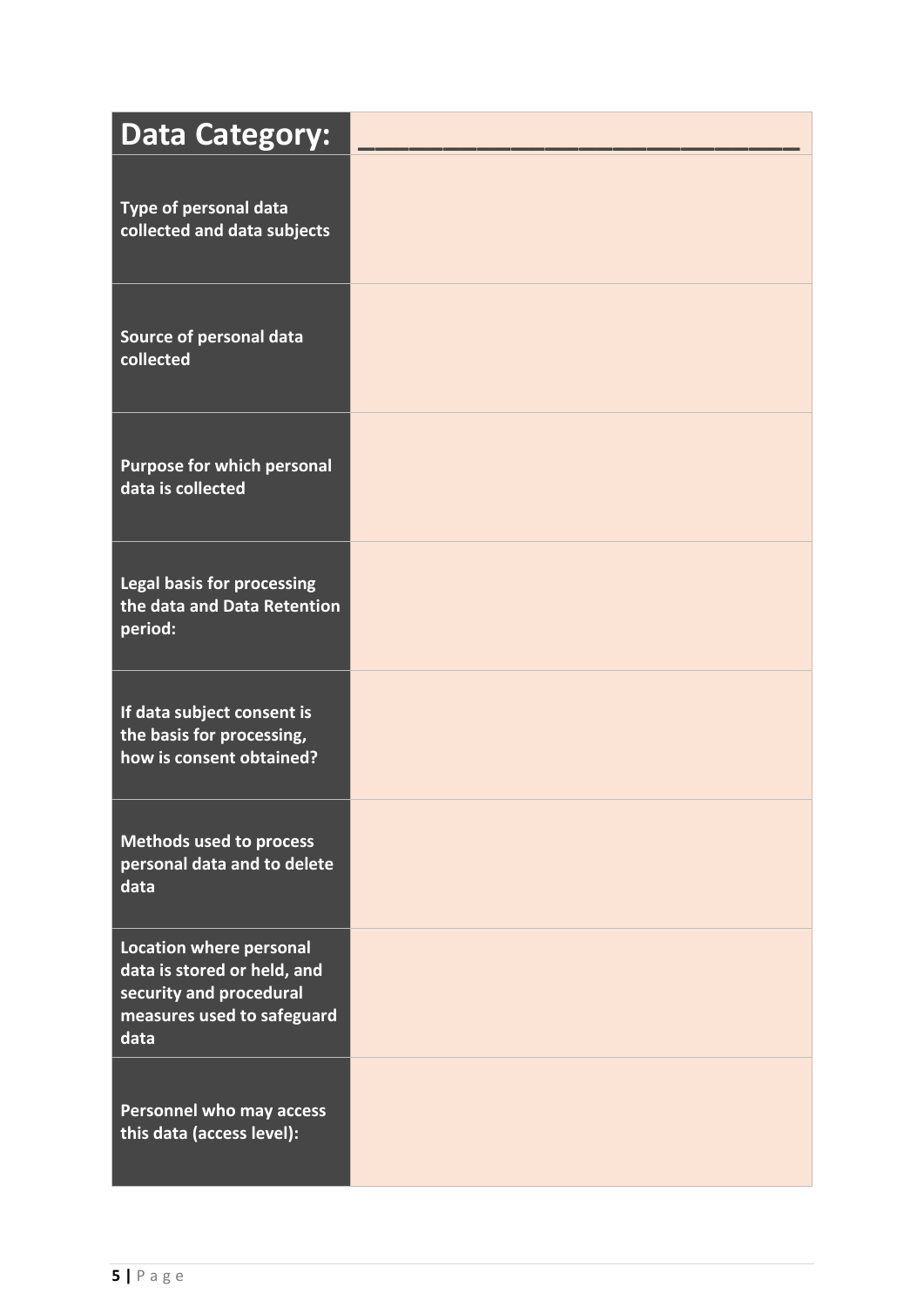| Is data shared with third-parties, data processors or data controllers?                               |
|-------------------------------------------------------------------------------------------------------|
| Yes<br><b>No</b>                                                                                      |
| If Yes, with whom is the data shared and for what reasons?                                            |
|                                                                                                       |
| Nature of written agreements in place with third-parties, data processors and/or data controllers:    |
|                                                                                                       |
|                                                                                                       |
|                                                                                                       |
| Are any special categories of personal data processed?                                                |
| <b>No</b><br>Yes                                                                                      |
| If Yes, what type of data is processed and what is the legal basis for processing this personal data? |
|                                                                                                       |
|                                                                                                       |
|                                                                                                       |
| <b>Additional Notes:</b>                                                                              |
|                                                                                                       |
|                                                                                                       |
|                                                                                                       |
|                                                                                                       |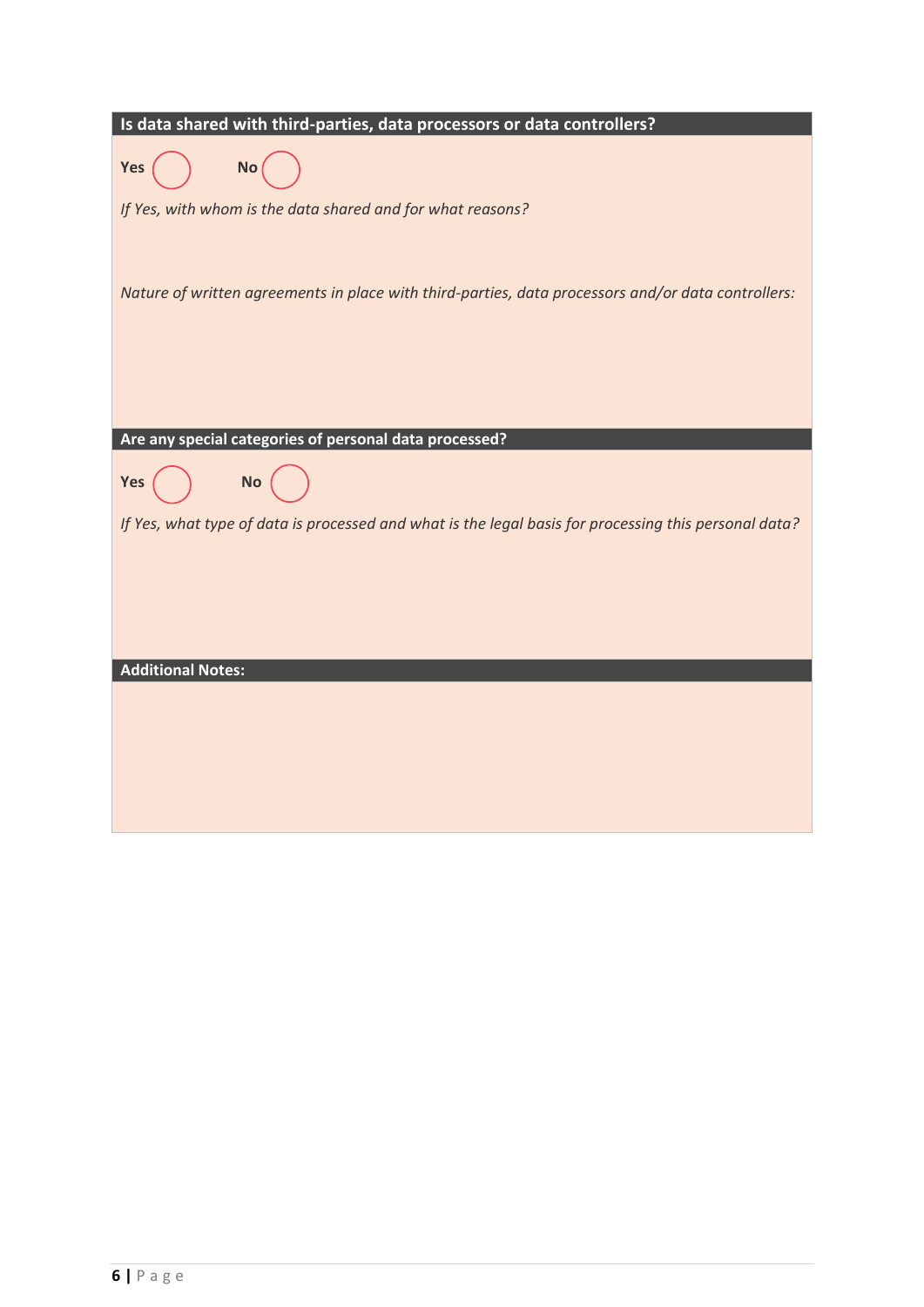| <b>Data Category:</b>                                                                                                          |  |
|--------------------------------------------------------------------------------------------------------------------------------|--|
| Type of personal data<br>collected and data subjects                                                                           |  |
| Source of personal data<br>collected                                                                                           |  |
| <b>Purpose for which personal</b><br>data is collected                                                                         |  |
| <b>Legal basis for processing</b><br>the data and Data Retention<br>period:                                                    |  |
| If data subject consent is<br>the basis for processing,<br>how is consent obtained?                                            |  |
| <b>Methods used to process</b><br>personal data and to delete<br>data                                                          |  |
| <b>Location where personal</b><br>data is stored or held, and<br>security and procedural<br>measures used to safeguard<br>data |  |
| Personnel who may access<br>this data (access level):                                                                          |  |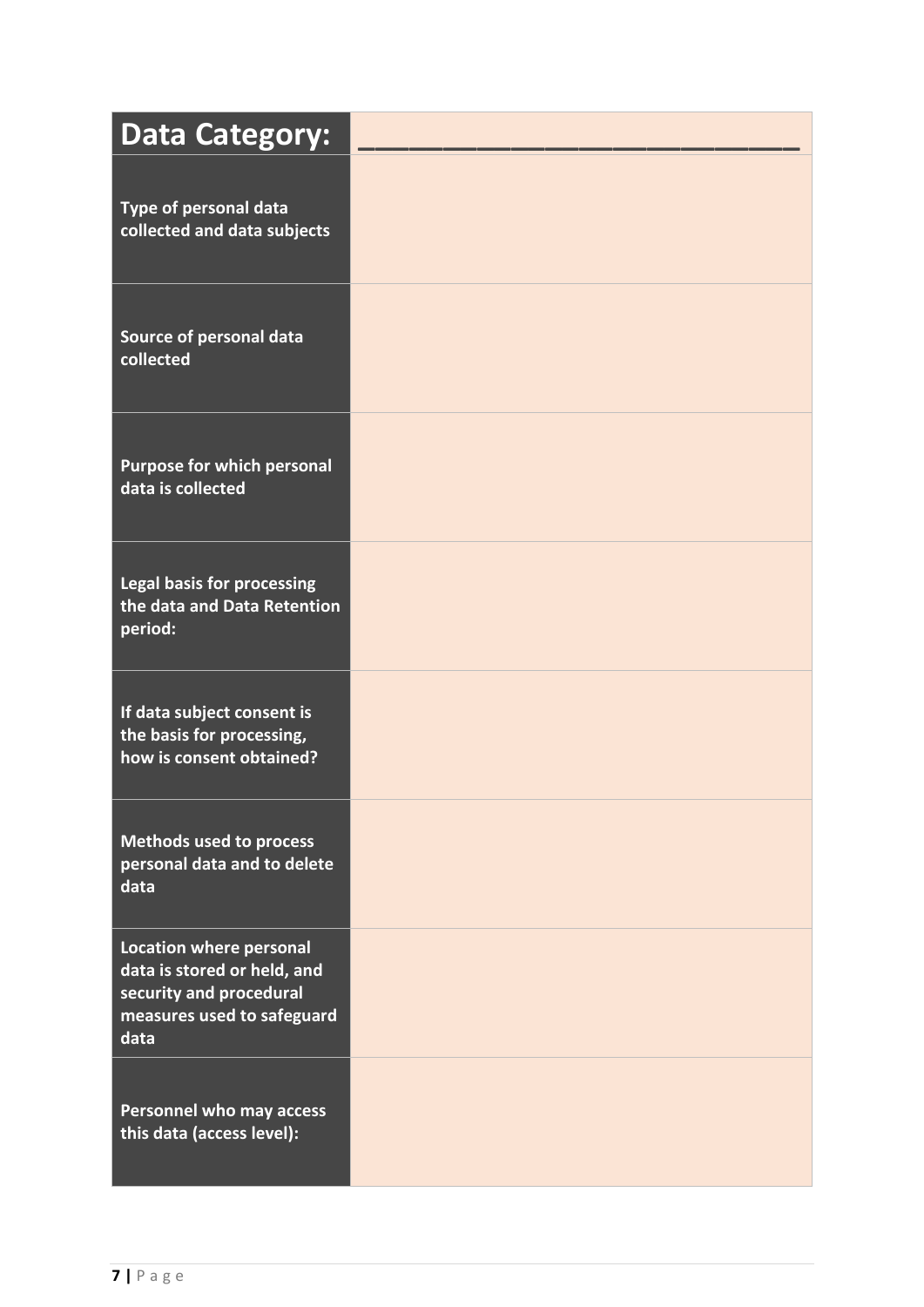| Is data shared with third-parties, data processors or data controllers?                               |
|-------------------------------------------------------------------------------------------------------|
| Yes<br><b>No</b>                                                                                      |
| If Yes, with whom is the data shared and for what reasons?                                            |
|                                                                                                       |
| Nature of written agreements in place with third-parties, data processors and/or data controllers:    |
|                                                                                                       |
|                                                                                                       |
|                                                                                                       |
| Are any special categories of personal data processed?                                                |
| <b>No</b><br>Yes                                                                                      |
| If Yes, what type of data is processed and what is the legal basis for processing this personal data? |
|                                                                                                       |
|                                                                                                       |
|                                                                                                       |
| <b>Additional Notes:</b>                                                                              |
|                                                                                                       |
|                                                                                                       |
|                                                                                                       |
|                                                                                                       |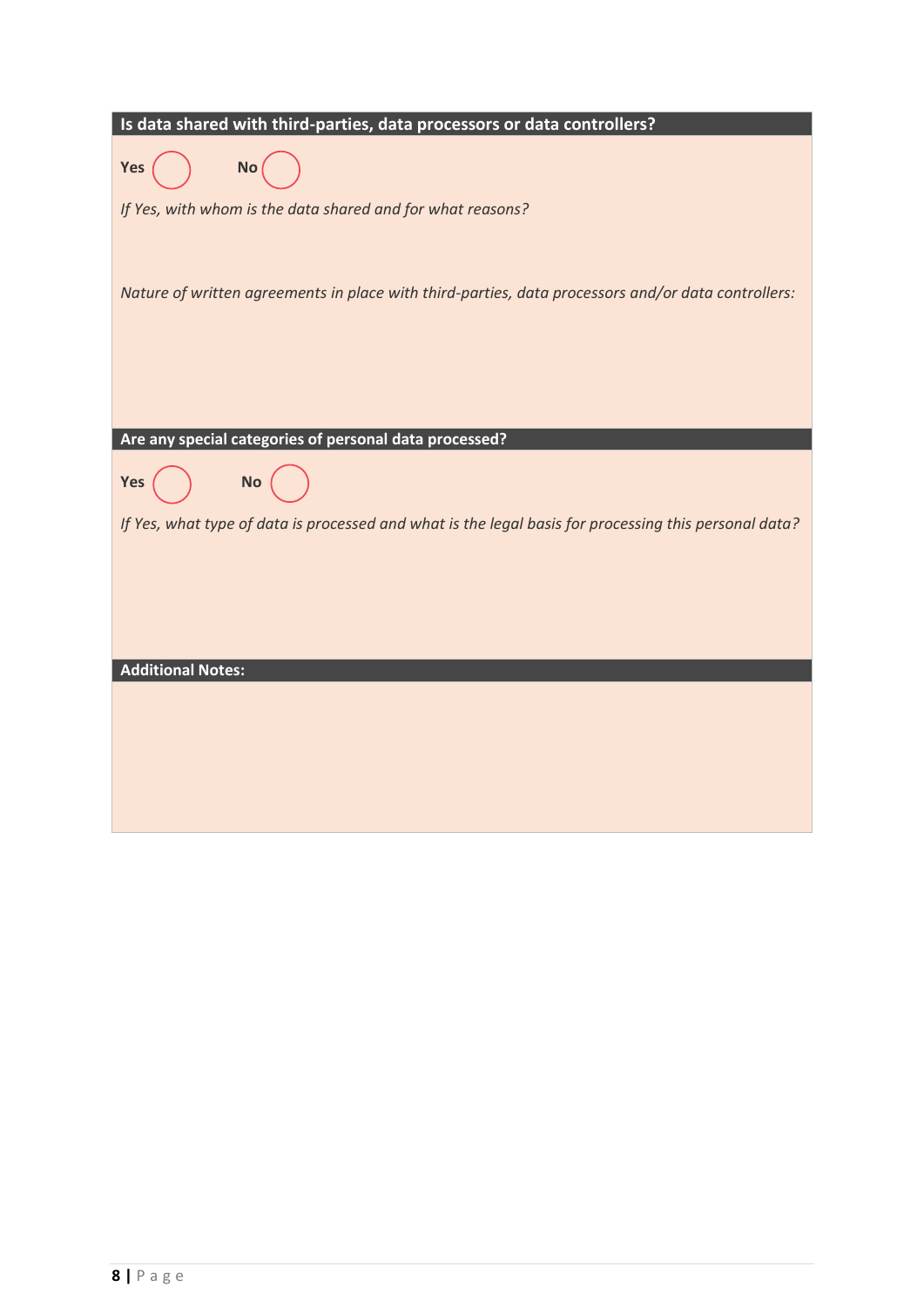| <b>Data Category:</b>                                                               |  |
|-------------------------------------------------------------------------------------|--|
| Type of personal data<br>collected and data subjects                                |  |
| Source of personal data<br>collected                                                |  |
| Purpose for which personal<br>data is collected                                     |  |
| <b>Legal basis for processing</b><br>the data and Data Retention<br>period:         |  |
| If data subject consent is<br>the basis for processing,<br>how is consent obtained? |  |
| Methods used to process<br>personal data and to delete<br>data                      |  |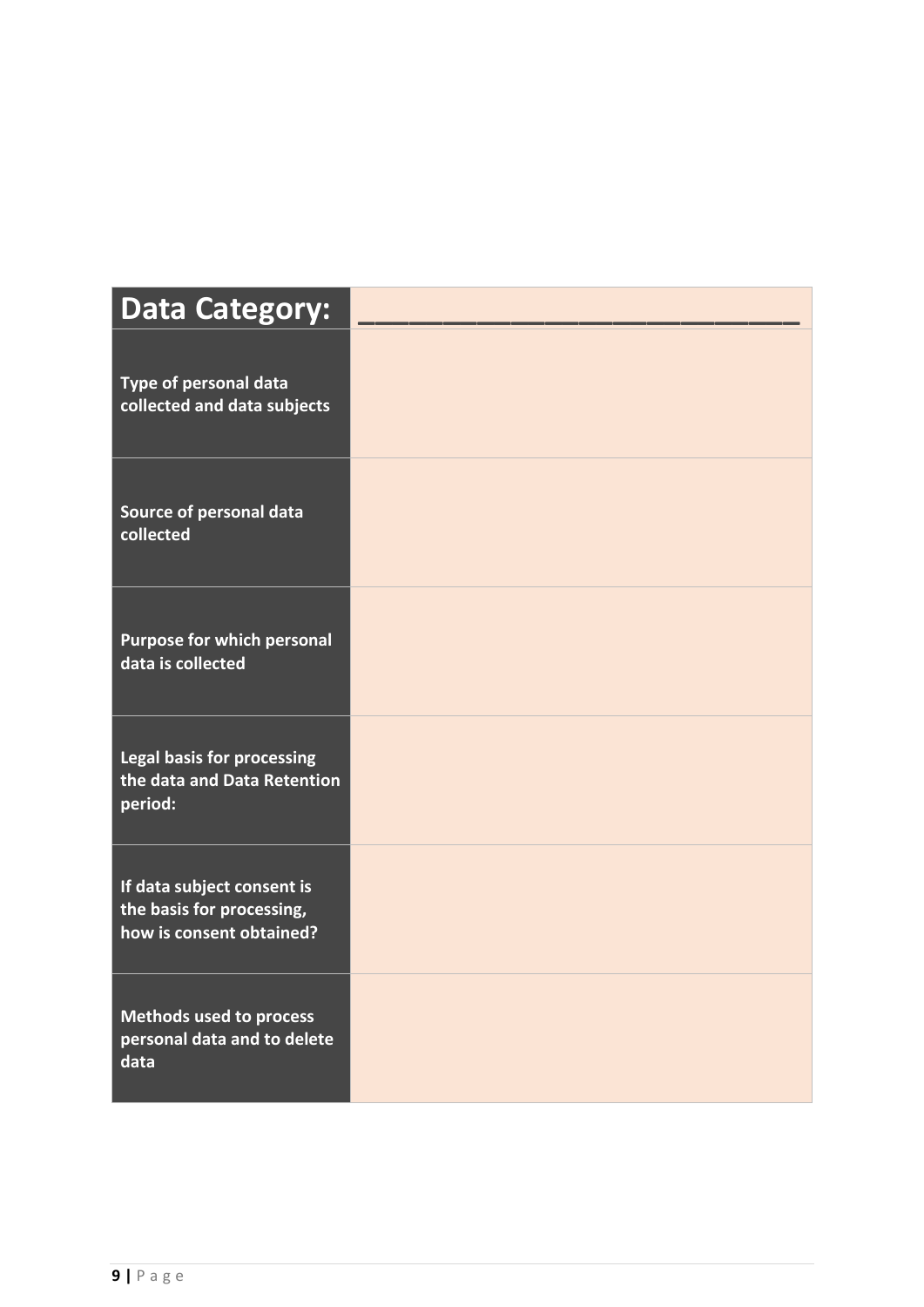| <b>Location where personal</b><br>data is stored or held, and<br>security and procedural<br>measures used to safeguard<br>data |                                                                                                       |
|--------------------------------------------------------------------------------------------------------------------------------|-------------------------------------------------------------------------------------------------------|
| <b>Personnel who may access</b><br>this data (access level):                                                                   |                                                                                                       |
| Is data shared with third-parties, data processors or data controllers?                                                        |                                                                                                       |
| No<br>Yes                                                                                                                      |                                                                                                       |
| If Yes, with whom is the data shared and for what reasons?                                                                     |                                                                                                       |
|                                                                                                                                |                                                                                                       |
|                                                                                                                                | Nature of written agreements in place with third-parties, data processors and/or data controllers:    |
| Are any special categories of personal data processed?                                                                         |                                                                                                       |
| <b>No</b><br><b>Yes</b>                                                                                                        |                                                                                                       |
|                                                                                                                                | If Yes, what type of data is processed and what is the legal basis for processing this personal data? |
|                                                                                                                                |                                                                                                       |
| <b>Additional Notes:</b>                                                                                                       |                                                                                                       |
|                                                                                                                                |                                                                                                       |
|                                                                                                                                |                                                                                                       |
|                                                                                                                                |                                                                                                       |
|                                                                                                                                |                                                                                                       |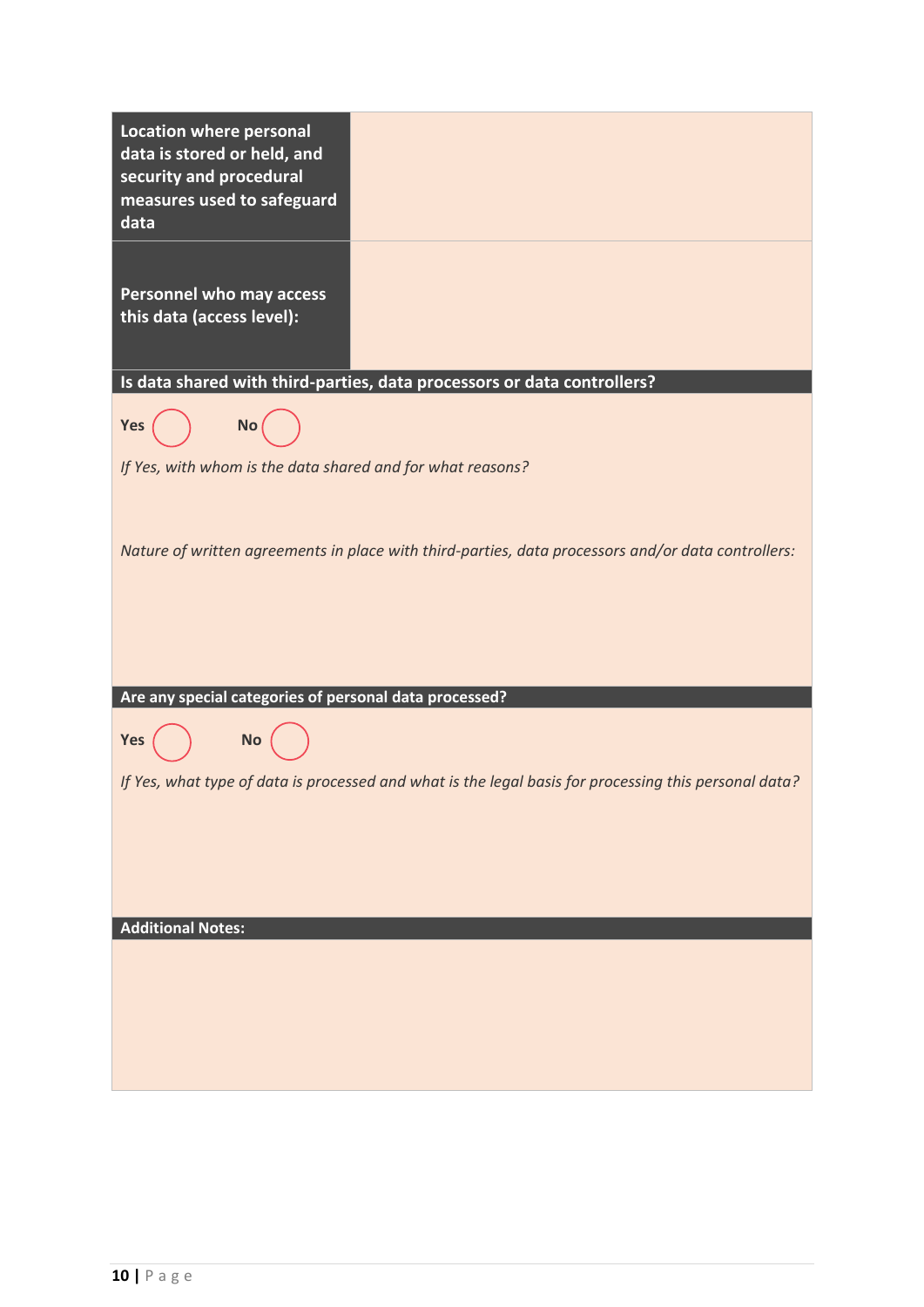| <b>Data Category:</b>                                                                                                          |  |
|--------------------------------------------------------------------------------------------------------------------------------|--|
| Type of personal data<br>collected and data subjects                                                                           |  |
| Source of personal data<br>collected                                                                                           |  |
| <b>Purpose for which personal</b><br>data is collected                                                                         |  |
| <b>Legal basis for processing</b><br>the data and Data Retention<br>period:                                                    |  |
| If data subject consent is<br>the basis for processing,<br>how is consent obtained?                                            |  |
| <b>Methods used to process</b><br>personal data and to delete<br>data                                                          |  |
| <b>Location where personal</b><br>data is stored or held, and<br>security and procedural<br>measures used to safeguard<br>data |  |
| Personnel who may access<br>this data (access level):                                                                          |  |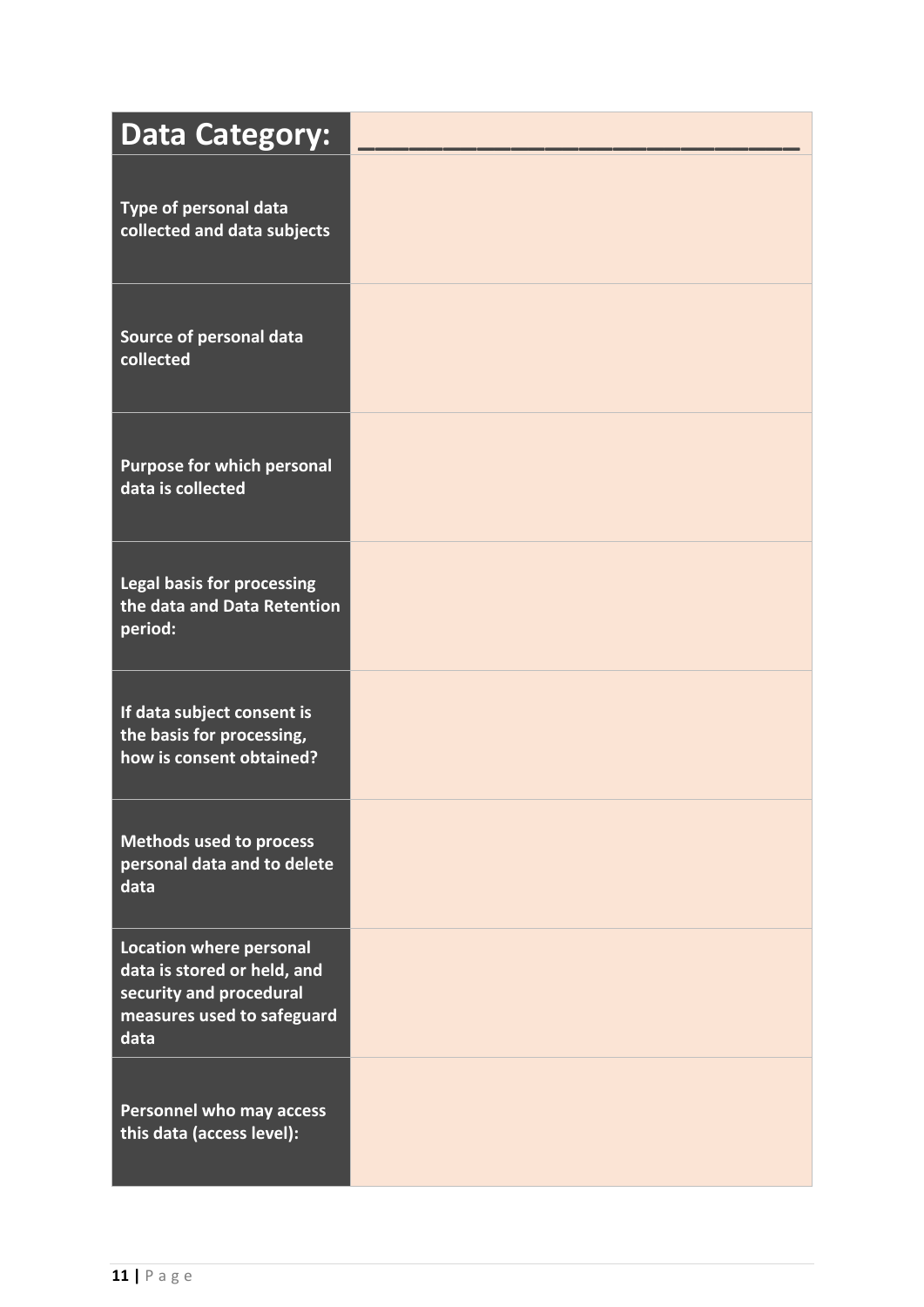| Is data shared with third-parties, data processors or data controllers?                               |
|-------------------------------------------------------------------------------------------------------|
| Yes<br><b>No</b>                                                                                      |
| If Yes, with whom is the data shared and for what reasons?                                            |
|                                                                                                       |
| Nature of written agreements in place with third-parties, data processors and/or data controllers:    |
|                                                                                                       |
|                                                                                                       |
|                                                                                                       |
| Are any special categories of personal data processed?                                                |
| <b>No</b><br>Yes                                                                                      |
| If Yes, what type of data is processed and what is the legal basis for processing this personal data? |
|                                                                                                       |
|                                                                                                       |
|                                                                                                       |
| <b>Additional Notes:</b>                                                                              |
|                                                                                                       |
|                                                                                                       |
|                                                                                                       |
|                                                                                                       |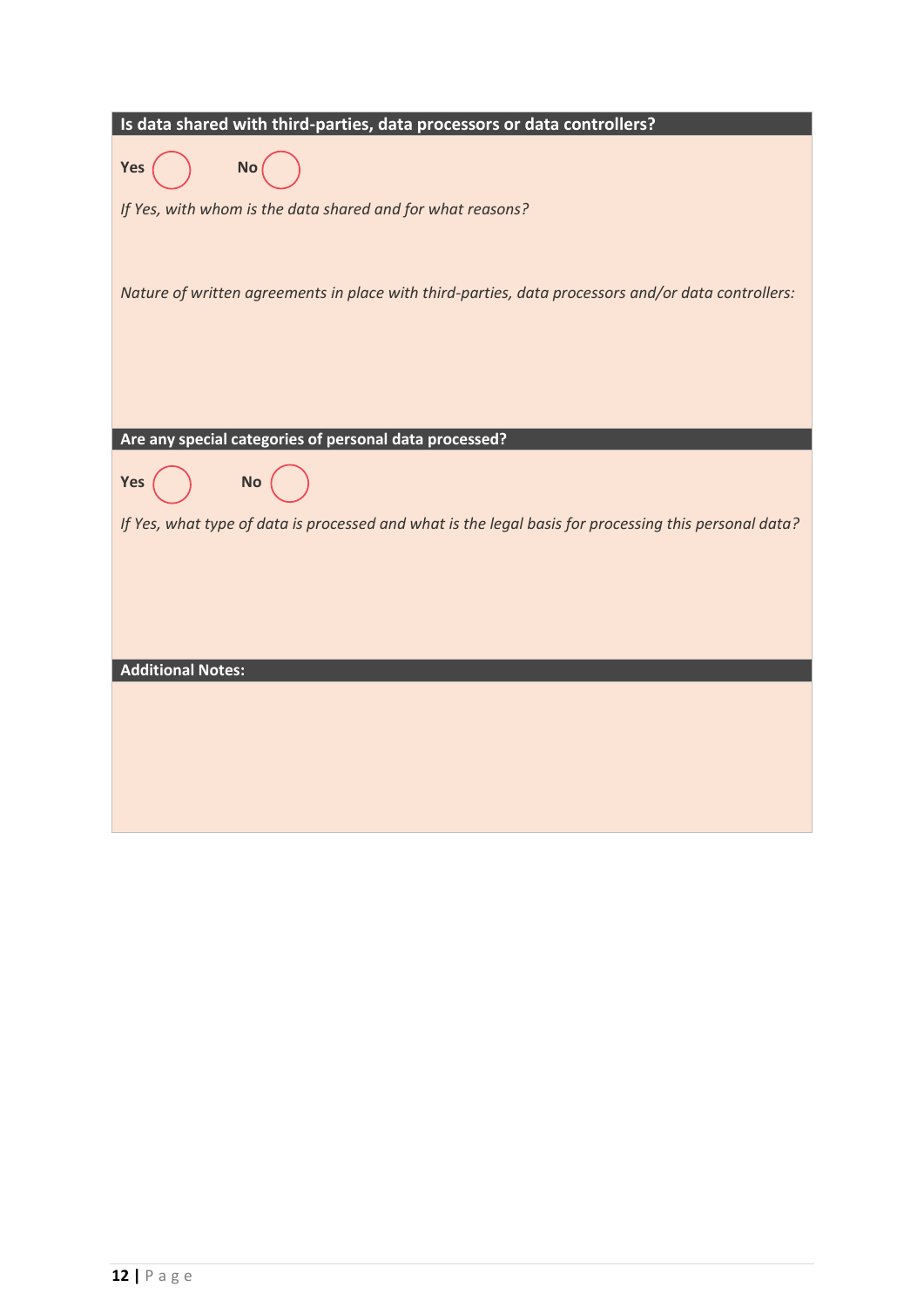| <b>Data Category:</b>                                                                                                          |  |
|--------------------------------------------------------------------------------------------------------------------------------|--|
| Type of personal data<br>collected and data subjects                                                                           |  |
| Source of personal data<br>collected                                                                                           |  |
| <b>Purpose for which personal</b><br>data is collected                                                                         |  |
| <b>Legal basis for processing</b><br>the data and Data Retention<br>period:                                                    |  |
| If data subject consent is<br>the basis for processing,<br>how is consent obtained?                                            |  |
| <b>Methods used to process</b><br>personal data and to delete<br>data                                                          |  |
| <b>Location where personal</b><br>data is stored or held, and<br>security and procedural<br>measures used to safeguard<br>data |  |
| <b>Personnel who may access</b><br>this data (access level):                                                                   |  |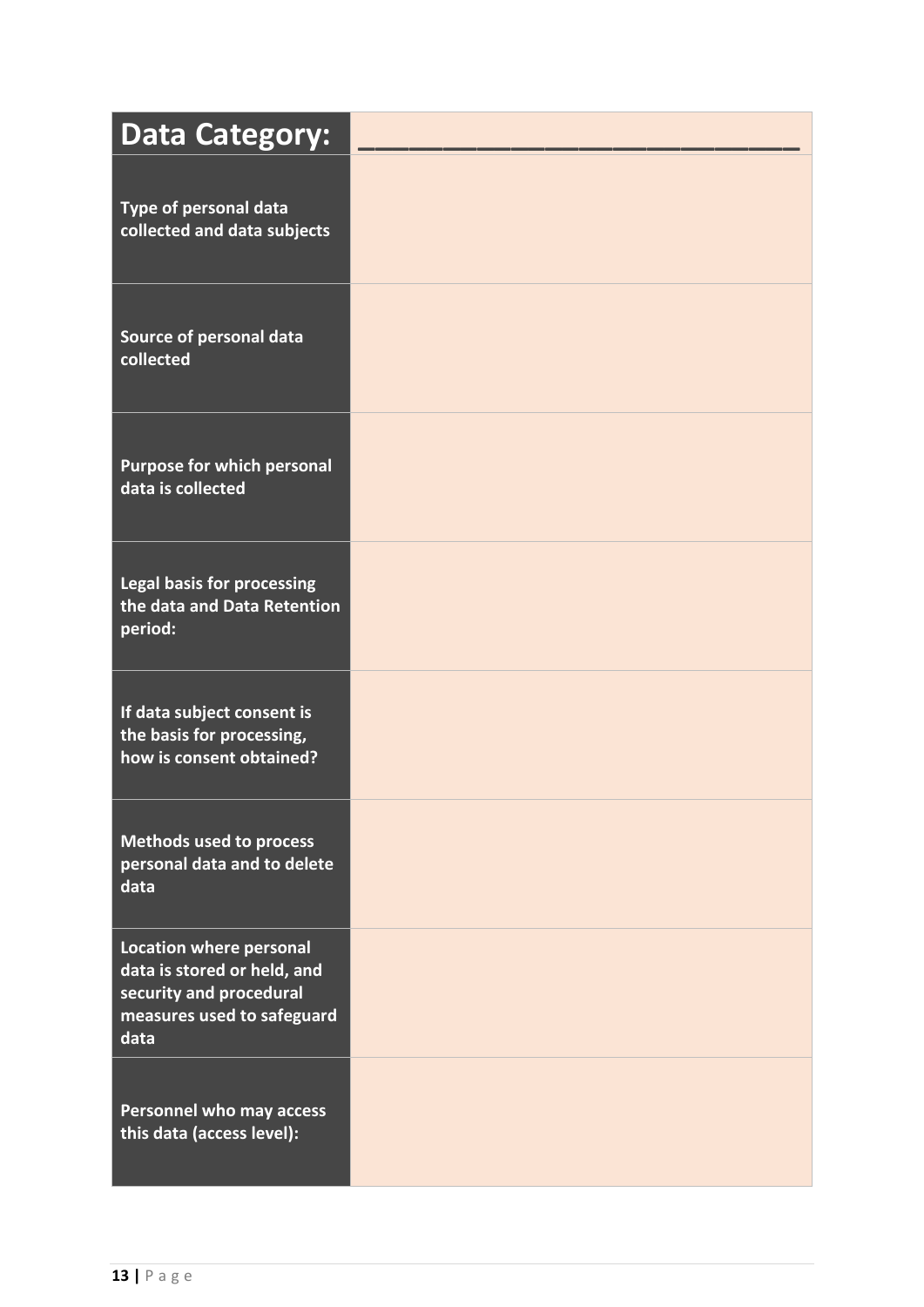| Is data shared with third-parties, data processors or data controllers?                               |  |  |
|-------------------------------------------------------------------------------------------------------|--|--|
| Yes<br><b>No</b>                                                                                      |  |  |
| If Yes, with whom is the data shared and for what reasons?                                            |  |  |
|                                                                                                       |  |  |
| Nature of written agreements in place with third-parties, data processors and/or data controllers:    |  |  |
|                                                                                                       |  |  |
|                                                                                                       |  |  |
|                                                                                                       |  |  |
| Are any special categories of personal data processed?                                                |  |  |
| <b>No</b><br>Yes                                                                                      |  |  |
| If Yes, what type of data is processed and what is the legal basis for processing this personal data? |  |  |
|                                                                                                       |  |  |
|                                                                                                       |  |  |
|                                                                                                       |  |  |
| <b>Additional Notes:</b>                                                                              |  |  |
|                                                                                                       |  |  |
|                                                                                                       |  |  |
|                                                                                                       |  |  |
|                                                                                                       |  |  |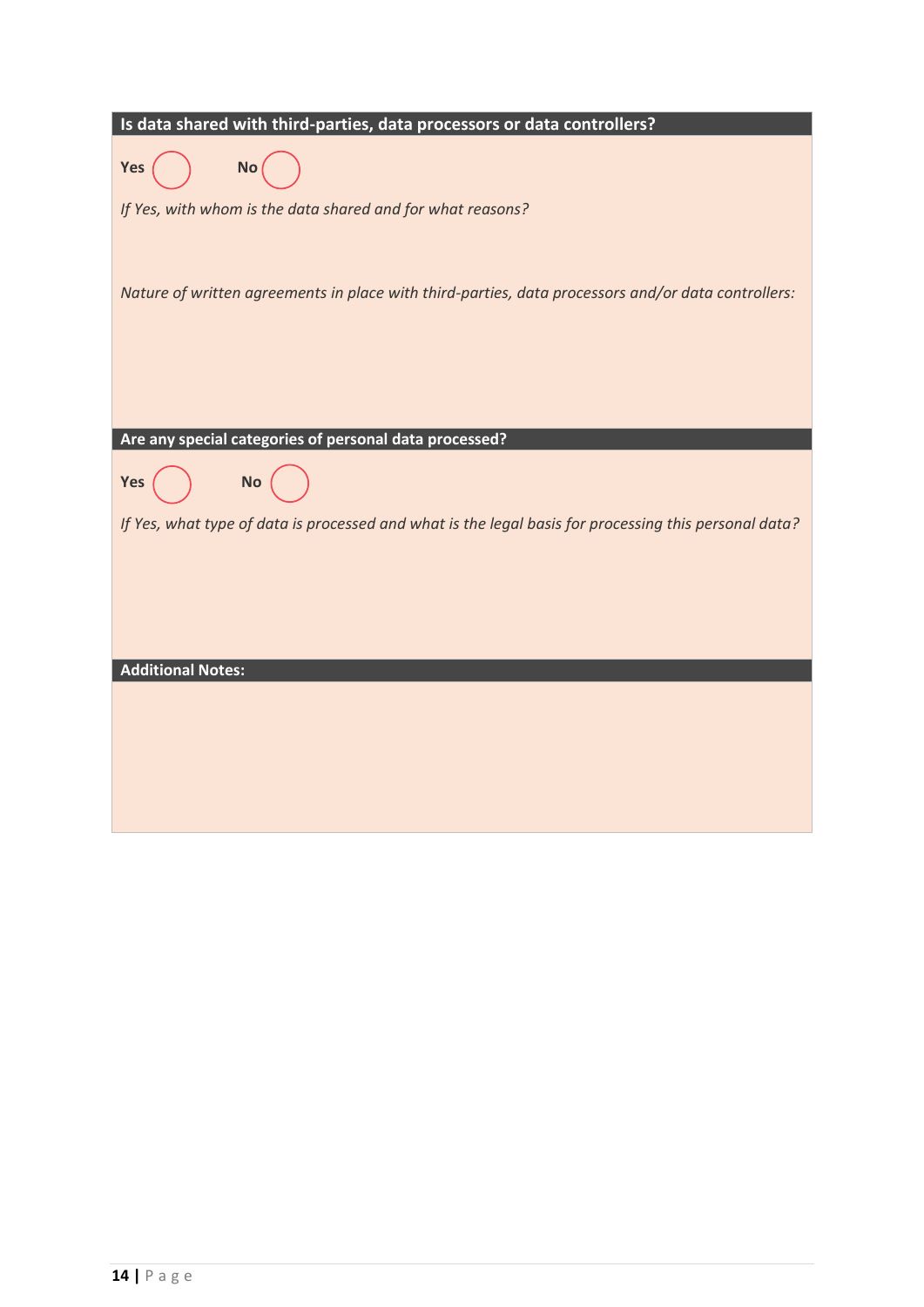| <b>Data Category:</b>                                                                                                          |  |
|--------------------------------------------------------------------------------------------------------------------------------|--|
| Type of personal data<br>collected and data subjects                                                                           |  |
| Source of personal data<br>collected                                                                                           |  |
| <b>Purpose for which personal</b><br>data is collected                                                                         |  |
| <b>Legal basis for processing</b><br>the data and Data Retention<br>period:                                                    |  |
| If data subject consent is<br>the basis for processing,<br>how is consent obtained?                                            |  |
| <b>Methods used to process</b><br>personal data and to delete<br>data                                                          |  |
| <b>Location where personal</b><br>data is stored or held, and<br>security and procedural<br>measures used to safeguard<br>data |  |
| Personnel who may access<br>this data (access level):                                                                          |  |